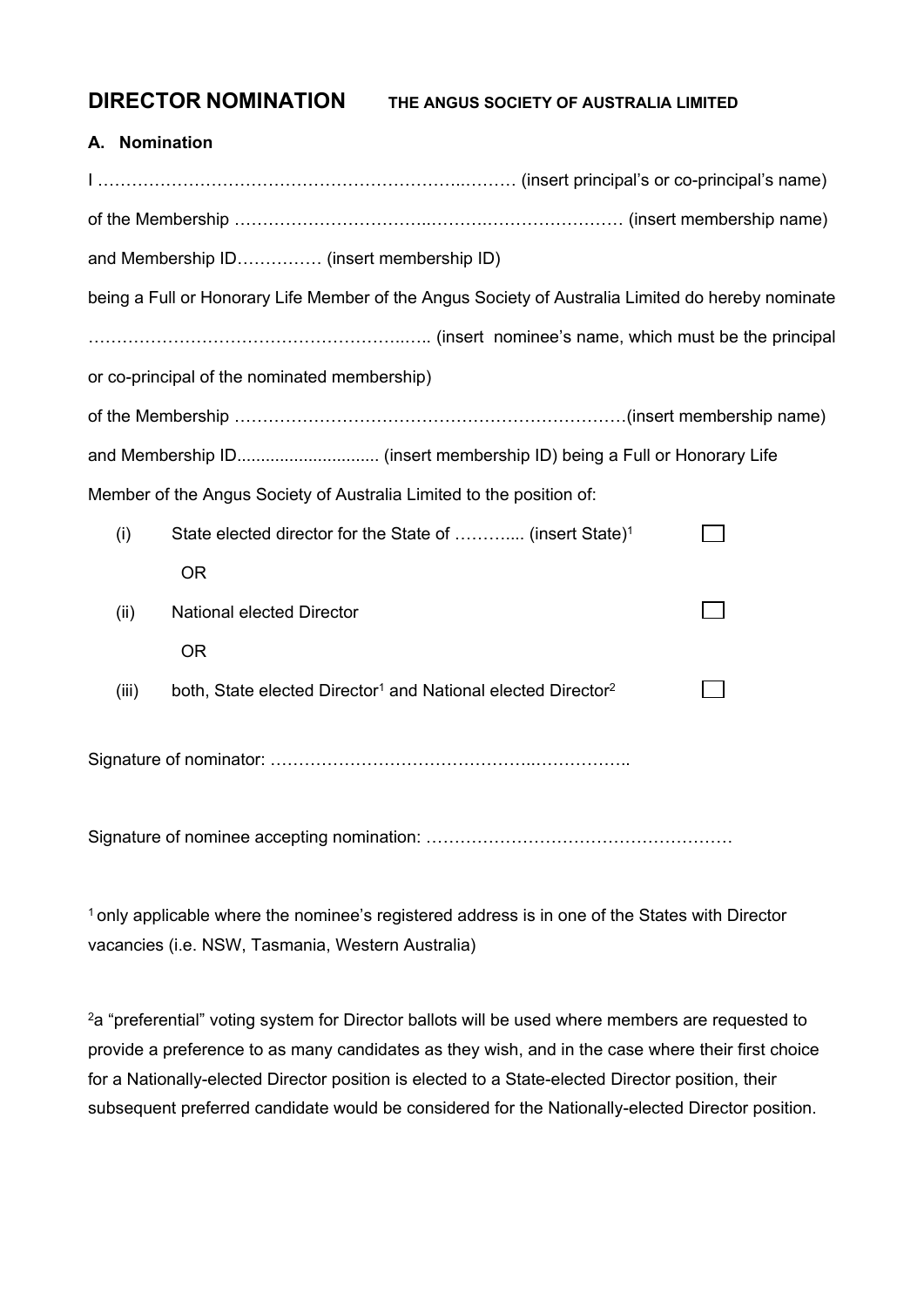## **B. Consent to act as director**

The Corporations Act 2001 imposes limitations on who can be a director of a company. **Nominees are required to answer the following questions** to allow the Company Secretary to confirm that you are eligible to be a director of The Angus Society of Australia Limited if you are elected.

1)Have you been convicted by indictment of an offence?

 $\Box$  no  $\Box$  yes

2)Have you been convicted of an offence punishable by imprisonment?

 $\Box$  no  $\Box$  ves

3)Are you an undischarged bankrupt or under a Deed of Arrangement?

 $\Box$  no  $\Box$  yes

4)Have you been disqualified by a Court or ASIC from being a director of a company?

 $\Box$  no  $\Box$  yes

*If you answer yes to any of the above questions please provide specific details. The Company Secretary may contact you to seek further information and/or seek legal advice to clarify your eligibility.*

I declare the above answers to questions a, b, c and d to be correct.

I consent to act as a director of The Angus Society of Australia Ltd if I am elected to that position.

Signed ………………………………………………………………… (to be signed by the nominee)

Name…………………………………………………….…………….. (nominee's name)

Date ……………………………………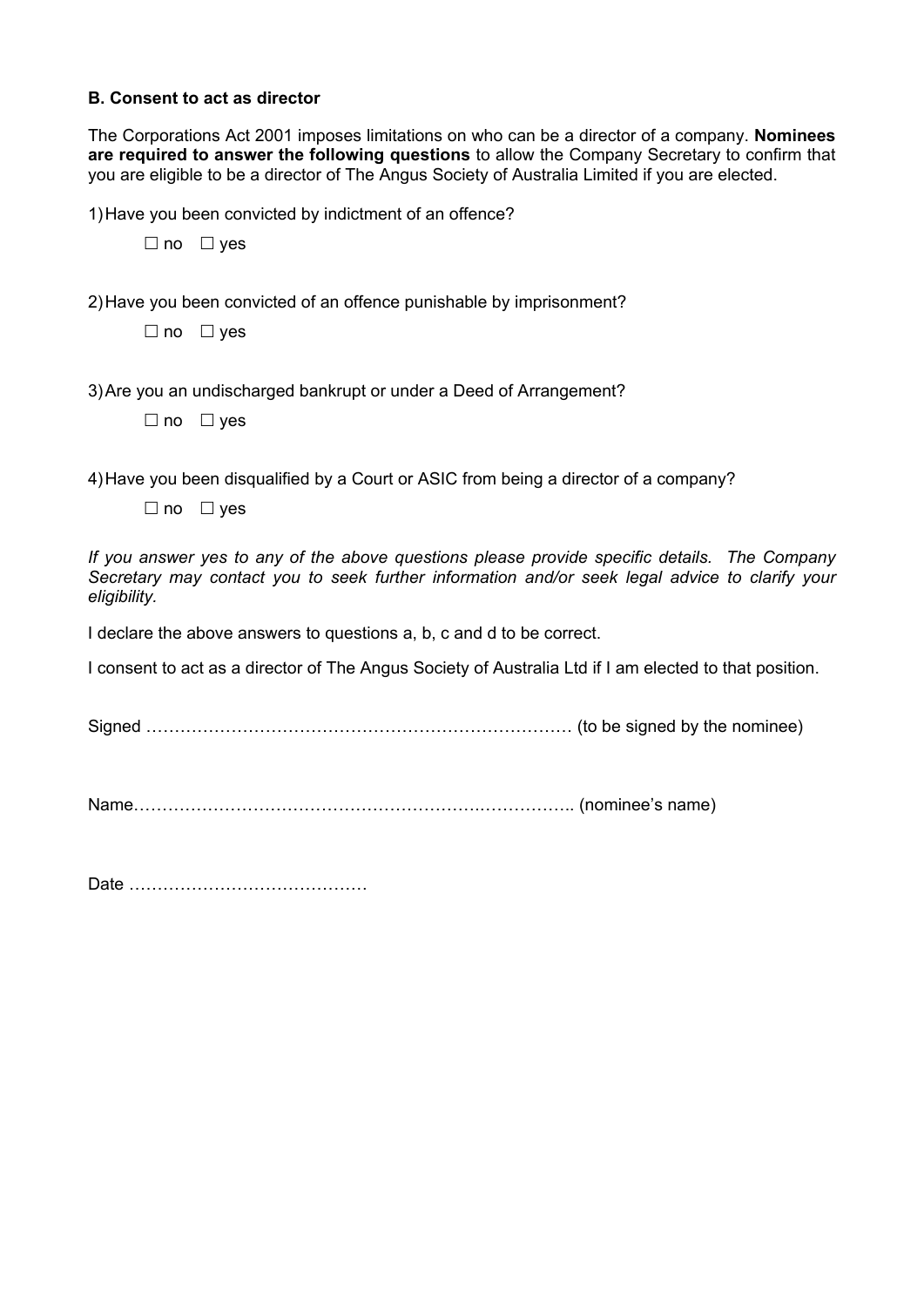# **C. Election statement**

The nominee's election statement in less than 300 words including all headings:

**Nominee's qualifications, if any, and relevant experience;** 

**Nominee's contribution to the breed and/or the Angus Society of Australia; and**

**The key issues the nominee sees facing the Angus Society of Australia.**